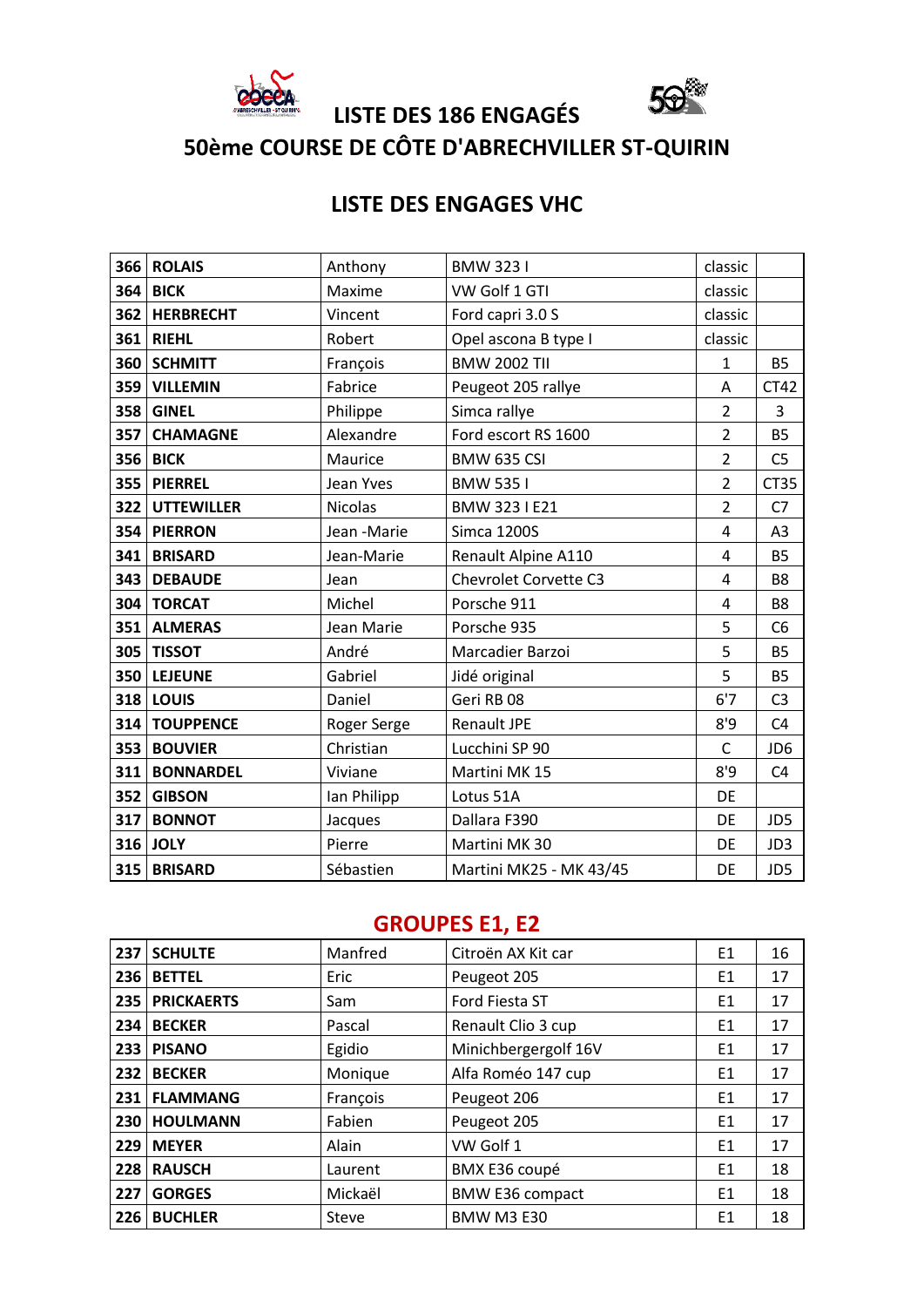| 225 | <b>BAUER</b>     | David          | BMW E36 compact M3        | E1                | 18 |
|-----|------------------|----------------|---------------------------|-------------------|----|
| 224 | <b>SCHILLING</b> | <b>Nico</b>    | Subaru Impreza WRX STI    | E1                | 19 |
| 223 | <b>SCHILLING</b> | Cedric         | Mitsubishi Lancer EVO     | E1                | 19 |
| 222 | <b>NEIERS</b>    | Christian      | Ford mustang              | E1                | 19 |
| 221 | <b>FERNANDES</b> | Michel         | Peugeot 308 GTI           | E1                | 19 |
| 220 | <b>NIPPERTS</b>  | Marcel         | Seat Leon supercopa turbo | E1                | 19 |
| 219 | <b>FLAMMANG</b>  | Tania          | VW Fun cup                | E <sub>2</sub> SH | 20 |
| 218 | <b>AMANN</b>     | Peter          | Osella PA 2000            | E <sub>2</sub> SC | 22 |
| 217 | <b>CONRAD</b>    | Thomas         | CRS MTK S5/7              | E <sub>2</sub> SC | 22 |
| 216 | <b>GEBHARD</b>   | Dino           | Norma M20 FC              | E <sub>2</sub> SC | 22 |
| 215 | <b>DONKELS</b>   | Daniel         | Ligier Honda JS 49        | E <sub>2</sub> SC | 22 |
| 214 | <b>STEINER</b>   | Marcel         | Lobart 01 Helftech honda  | E <sub>2</sub> SC | 23 |
| 213 | <b>FATTORINI</b> | Michèle        | Wolf thunder GB 08        | E <sub>2</sub> SS | 24 |
| 212 | <b>VOSS</b>      | <b>Bastian</b> | Formule Renault           | E <sub>2</sub> SS | 7  |
| 211 | <b>TROMP</b>     | Roland         | Tatuus Formula master     | E <sub>2</sub> SS | 24 |
| 210 | <b>KAUFF</b>     | Gerd           | Dallara 912               | E <sub>2</sub> SS | 25 |

#### **GROUPE F2000**

| 202        | <b>GEHIN</b>      | Pascal         | Mini one           | F2000 |  |
|------------|-------------------|----------------|--------------------|-------|--|
|            | 189   KLEIN       | Ludovic        | Citroën saxo VTS   | F2000 |  |
|            | 187   RACAT       | Samuel         | Renault clio 2     | F2000 |  |
| 201        | <b>WEISBECKER</b> | <b>Nicolas</b> | <b>BMW Compact</b> | F2000 |  |
| <b>110</b> | <b>BOULLENGER</b> | Christian      | Renault clio 2     | F2000 |  |

# **GROUPE N**

| 200 | <b>BUSCH</b>         | Emmanuel      | Peugeot 106 rallye       | N | 1              |
|-----|----------------------|---------------|--------------------------|---|----------------|
| 199 | <b>FEND</b>          | Denis         | Peugeot 106 rallye       | N | 1              |
| 198 | <b>OHL</b>           | Alexandre     | Peugeot 106              | N | 1              |
| 182 | <b>NOUVEAU</b>       | Julien        | Honda Civic              | N | $\mathcal{P}$  |
| 196 | <b>RENO</b>          | Christophe    | Citroën saxo VTS         | N | $\overline{2}$ |
| 195 | <b>VALENTIN</b>      | Maxime        | Honda Civic              | N | 2              |
| 194 | <b>PICHOL</b>        | Sebastien     | Citroën Saxo             | N | $\mathcal{P}$  |
| 193 | <b>LOEBER</b>        | Valentin      | Renault clio 2           | N | 3              |
| 192 | <b>CLAUDEPIERRE</b>  | Jean Noël     | Honda Civic Type R       | N | 3              |
| 191 | <b>MOECKES</b>       | Rodolphe      | Renault clio RS          | N | 3              |
| 190 | <b>BILLAT</b>        | Fabrice       | <b>Renault Clio RS</b>   | N | 3              |
|     | 184 JEANNEL          | Gaetan        | Mitsubishi Lancer EVO X  | N | 4              |
| 183 | <b>GANEVAT</b>       | Jean François | Ford escort RS crosworth | N | 4              |
| 175 | <b>GARNIER</b>       | Alexandre     | BMW M3                   | N | 4              |
| 173 | <b>CAT MACKOWIAK</b> | Morane        | <b>BMW M3 E36</b>        | N | 4              |
| 172 | <b>LEMAIRE</b>       | Sebastien     | <b>BMW M3 E36</b>        | N | 4              |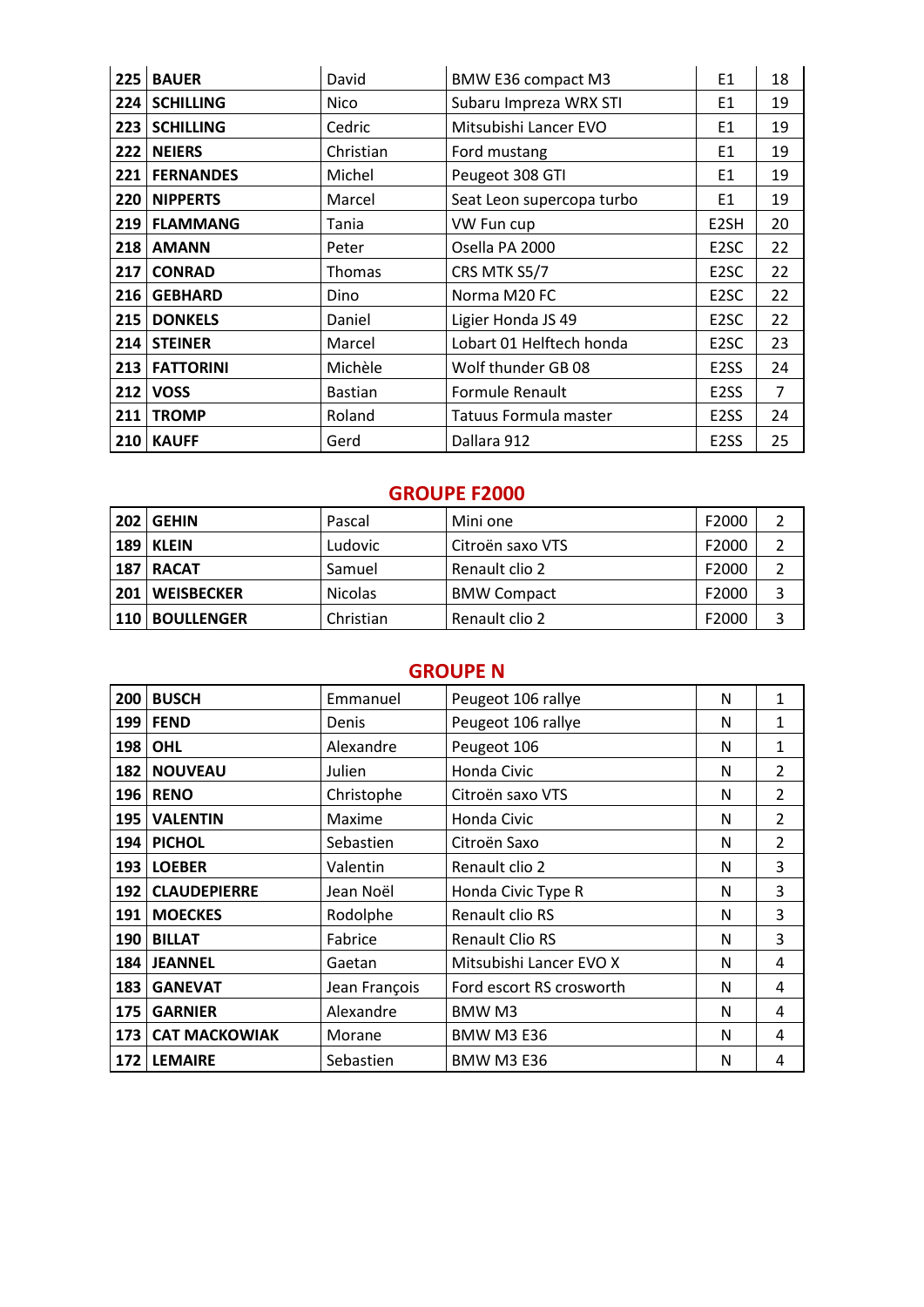### **GROUPE A**

| 181 | <b>SCHMITT</b>   | Thibaut        | Peugeot 106 rallye      | Α | $\mathbf{1}$            |
|-----|------------------|----------------|-------------------------|---|-------------------------|
| 177 | <b>BONNNE</b>    | Mickaël        | Renault clio cup        | Α | 3                       |
| 170 | <b>WILHELM</b>   | Didier         | Peugeot 206             | Α | 3                       |
| 168 | <b>JEANNNEL</b>  | Pearl          | Renault clio 3          | Α | 3                       |
| 167 | <b>RAMA</b>      | Fabrice        | Opel astra              | Α | 3                       |
| 163 | <b>STARCK</b>    | Sébastien      | Renault clio 3 cup      | Α | 3                       |
| 162 | <b>FISCHER</b>   | Catherine      | Renault clio 3          | Α | 3                       |
| 161 | <b>MILLIET</b>   | <b>Bruno</b>   | Renault clio 3 cup      | Α | 3                       |
| 160 | <b>PIERRAT</b>   | <b>Brice</b>   | Peugeot 308 cup         | Α | 4                       |
| 159 | <b>DEREMOND</b>  | David          | Renault clio 4 cup      | Α | 4                       |
| 158 | <b>FADE</b>      | Dominique      | Peugeot 308 cup         | Α | 4                       |
| 157 | <b>PERRIN</b>    | Franck         | Peugeot 207 LW          | A | 4                       |
| 156 | <b>PAGET</b>     | Julien         | Peugeot 308 racing cup  | Α | 4                       |
| 155 | <b>BRUNET</b>    | Manuel         | Peugeot 308 cup         | A | $\overline{\mathbf{4}}$ |
| 154 | <b>SULPRIZIO</b> | Lucien         | Peugeot 207 THP         | A | 4                       |
| 153 | <b>MENETRIER</b> | <b>Nicolas</b> | Renault clio 4 cup      | A | 4                       |
| 107 | <b>POPE</b>      | Jean Pierre    | Peugeot 308 cup         | Α | 4                       |
| 152 | <b>FADE</b>      | Pierre         | Seat leon supercopa     | Α | 5                       |
| 150 | <b>SAHOUI</b>    | Abel           | Seat leon supercopa MK2 | A | 5                       |
| 151 | <b>FRA</b>       | <b>Bruno</b>   | <b>BMWM3</b>            | Α | 5                       |
| 149 | <b>MARTINET</b>  | Stéphane       | Seat leon supercopa MK2 | A | 5                       |
| 148 | <b>PERRAUD</b>   | Alain          | Seat leon supercopa MK2 | A | 5                       |
| 146 | <b>GRANIER</b>   | <b>Nicolas</b> | Seat leon supercopa MK3 | Α | 5                       |
| 145 | <b>BERNARD</b>   | Sarah          | Seat leon MK3           | A | 5                       |
| 144 | <b>ROSSE</b>     | Jean François  | Seat leon supercopa     | Α | 5                       |
| 143 | <b>ERMANN</b>    | Luc            | Seat leon supercopa     | Α | 5                       |
| 142 | <b>FADE</b>      | Guillaume      | Seat leon supercopa     | A | 5                       |
| 111 | <b>DODILLE</b>   | Aurore         | Seat leon supercopa     | A | 5                       |
| 109 | <b>BOUHIN</b>    | Geoffroy       | Seat leon cupra MK3     | Α | 5                       |

### **GROUPE GT**

| 141 LAFOSSE       | Elodie   | Lotus Exige         | GT |  |
|-------------------|----------|---------------------|----|--|
| 140   SANTARELLI  | Frédéric | Porsche 911 turbo   | GT |  |
| 139   RICHARD     | Joël     | BMW 135 i biturbo   | GT |  |
| <b>104 DUBOIS</b> | Anthony  | Renault Alpine A110 | GT |  |
| 102   DOSIERES    | Francis  | Renault Alpine A110 | GT |  |

## **GROUPE FC**

| 134 | <b>BUKOWSKI</b>    | Pierre     | Marcadier Barzoi | FC |  |
|-----|--------------------|------------|------------------|----|--|
|     | 133 LANSARD        | Dominique  | Peugeot 205      | FC |  |
|     | <b>108   NOUET</b> | Mathieu    | Simca rallye 3   | FC |  |
|     | 103   POINSIGNON   | Christophe | Simca CG turbo   | FC |  |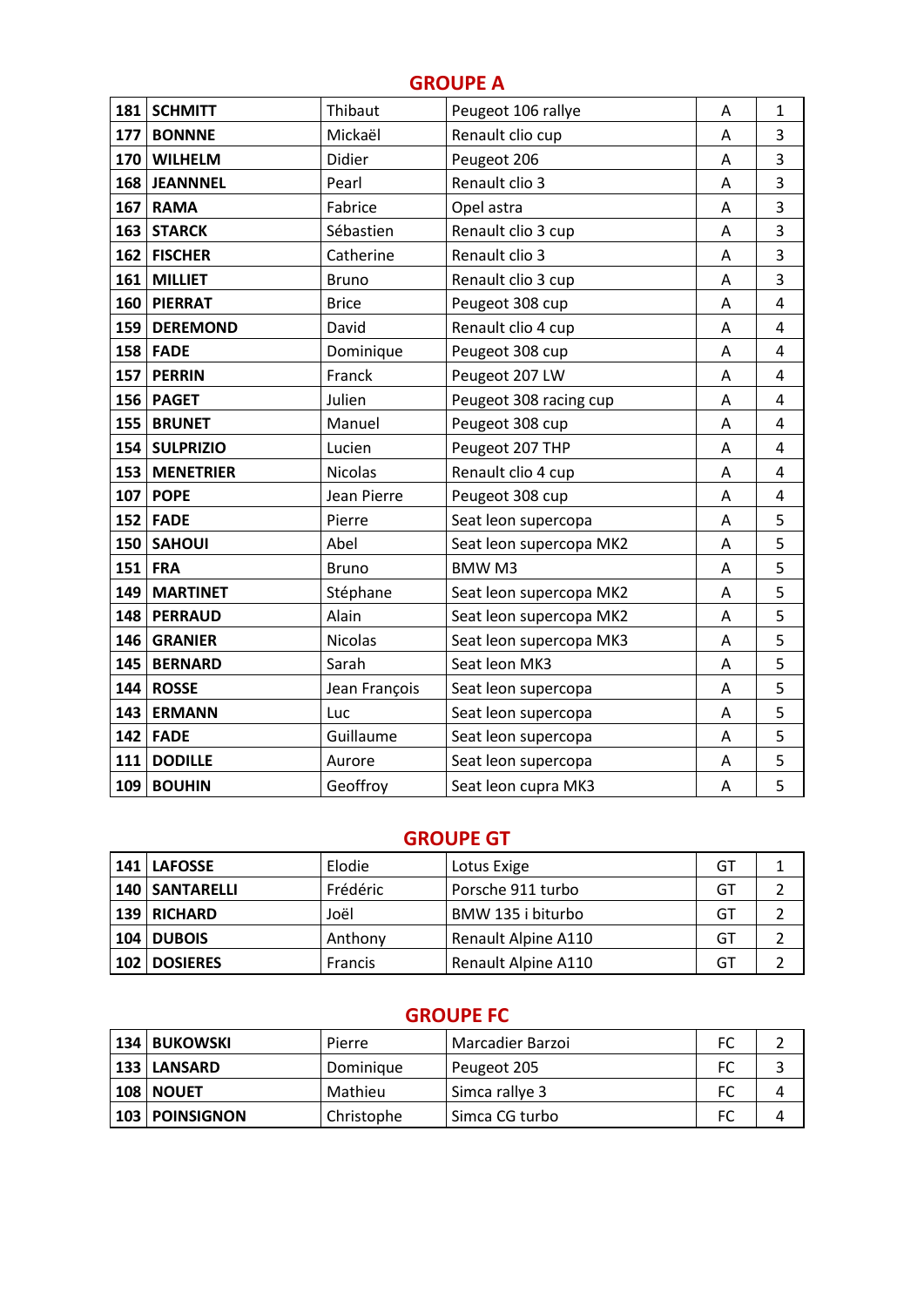# **GROUPE GTTS**

| 132 | <b>DEMARE</b>     | Daniel         | Mitjet                    | <b>GTTS</b> | 1 |
|-----|-------------------|----------------|---------------------------|-------------|---|
| 129 | <b>BOUREILLE</b>  | Cedric         | Mitjet 1300               | <b>GTTS</b> | 1 |
| 127 | <b>LOUISON</b>    | Aurore         | Mitjet 1300               | <b>GTTS</b> | 1 |
| 126 | <b>GODET</b>      | Jean-Michel    | Mitjet 1400               | <b>GTTS</b> | 1 |
| 125 | <b>LESTIENNNE</b> | Jean-Michel    | Mitjet 1400               | <b>GTTS</b> | 1 |
| 124 | <b>COINCHELIN</b> | Simon          | Porsche 997 cup           | <b>GTTS</b> | 3 |
| 120 | <b>ANDREY</b>     | Cyril          | Opel Astra TCR            | <b>GTTS</b> | 3 |
| 105 | <b>GARCIA</b>     | Stéphane       | Audi RS3 LMS TCR          | <b>GTTS</b> | 3 |
| 122 | <b>NEFF</b>       | Frédéric       | Porsche 996 GT2           | <b>GTTS</b> | 4 |
| 119 | <b>GANDOLFO</b>   | Jean-Marc      | Porsche 997 GT3           | <b>GTTS</b> | 4 |
| 118 | <b>MARION</b>     | Philippe       | Porsche GT3 cup           | <b>GTTS</b> | 4 |
| 117 | <b>REUTTER</b>    | Paul           | Porsche 991.2 cup 4.0L    | <b>GTTS</b> | 4 |
| 116 | <b>BEAL</b>       | Pierre         | Volvo silhouette TC10 S60 | <b>GTTS</b> | 4 |
| 115 | <b>LAGACHE</b>    | Vincent        | Ferrari 430 EVO           | <b>GTTS</b> | 4 |
| 114 | <b>WERVER</b>     | <b>Nicolas</b> | Porsche 997 GT3 R         | <b>GTTS</b> | 4 |
| 113 | <b>CORDIER</b>    | Loïc           | Porsche 991 GT3 CUP       | <b>GTTS</b> | 4 |
| 112 | <b>SCHMITTER</b>  | Philippe       | Renault RS01              | <b>GTTS</b> | 4 |
| 106 | <b>POINSIGNON</b> | Yannick        | <b>BMW M3 E92</b>         | <b>GTTS</b> | 4 |
| 101 | <b>GARCES</b>     | Ronald         | Lamborghini Huracan ST    | <b>GTTS</b> | 4 |

### **GROUPE CM**

| 80 | <b>KUBLER</b>   | Corentin      | Silver Car S2   | <b>CM</b> | <b>CM</b> |
|----|-----------------|---------------|-----------------|-----------|-----------|
| 79 | <b>RIBES</b>    | Jean Philippe | Talex M3        | <b>CM</b> | <b>CM</b> |
| 63 | <b>HEBINGER</b> | Loïc          | Speedcra GTR    | <b>CM</b> | <b>CM</b> |
| 62 | <b>DARAND</b>   | Anthony       | Tracking RC 01b | <b>CM</b> | <b>CM</b> |
| 61 | <b>DOJAT</b>    | Maxime        | Tracking RC 01b | СM        | <b>CM</b> |

#### **GROUPE CN**

| 78 | <b>JOHANN</b>    | Olivier      | Proto GTS    | <b>CN</b> |   |
|----|------------------|--------------|--------------|-----------|---|
| 77 | <b>JEANROY</b>   | Olivier      | Norma M20 F  | <b>CN</b> | 2 |
| 76 | <b>CHRISTOPH</b> | Régis        | Tatuus PY012 | <b>CN</b> | 2 |
| 75 | <b>MANGIN</b>    | Thibaut      | Norma M20 B  | <b>CN</b> | 2 |
| 54 | <b>LOUVET</b>    | Jean-Jacques | Norma M20 F  | <b>CN</b> | 2 |
| 8  | <b>PERNOT</b>    | Etienne      | Norma M20 FC | <b>CN</b> | 2 |
| 74 | <b>LOMBARDO</b>  | Gilles       | Osella       | <b>CN</b> | 3 |
| 53 | <b>BERREUR</b>   | Olivier      | Norma M 20 F | <b>CN</b> | 3 |
| 52 | <b>DODILLE</b>   | Sylvain      | Norma M20 FC | <b>CN</b> | 3 |
| 4  | <b>PETIT</b>     | Kevin        | Norma M20 FC | $CN+$     | 4 |